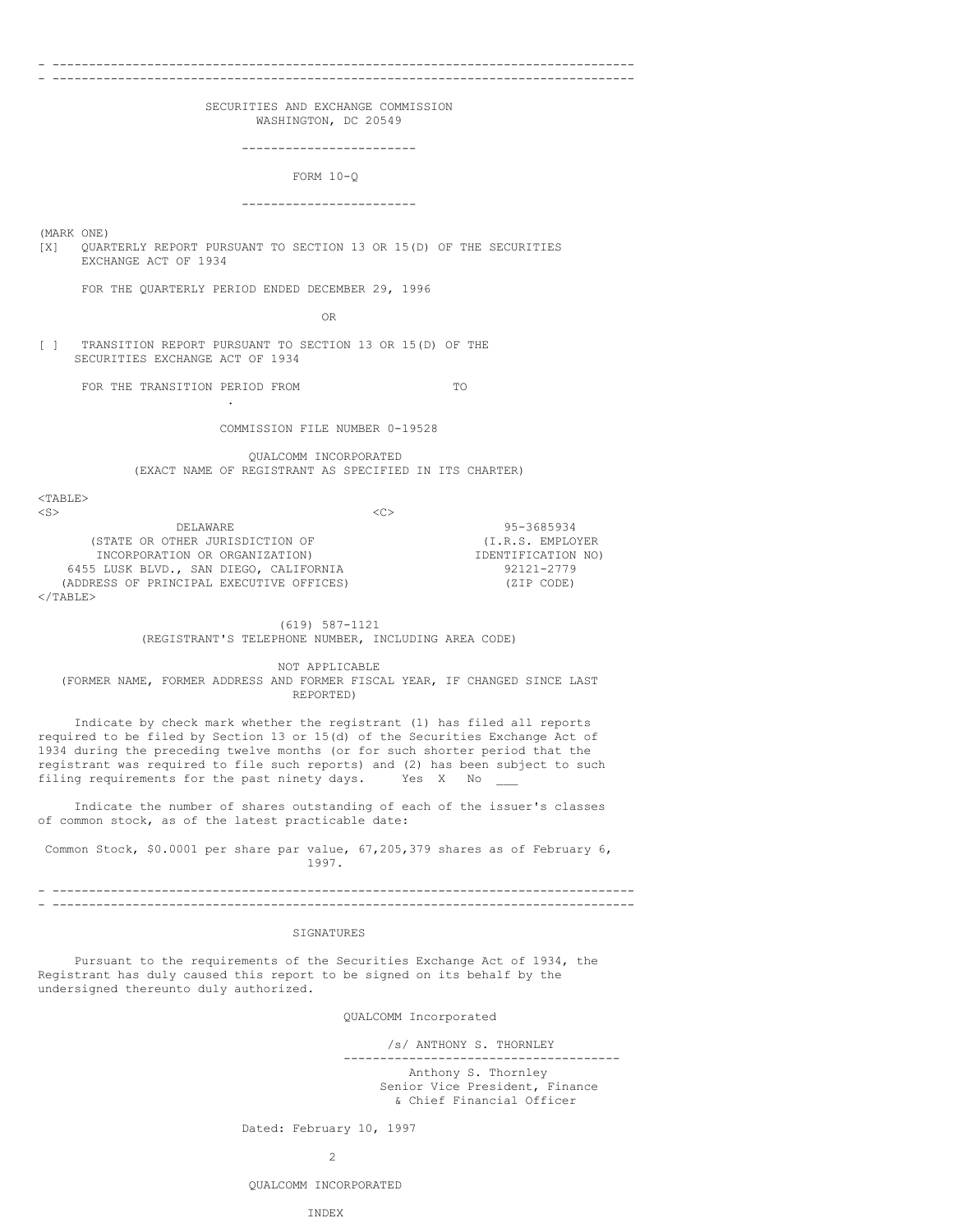|           |                                                                           | <b>PAGE</b> |
|-----------|---------------------------------------------------------------------------|-------------|
| $<$ S $>$ |                                                                           |             |
| PART I.   | FINANCIAL INFORMATION                                                     |             |
|           | Item 1. Condensed Consolidated Financial Statements (Unaudited)           |             |
|           | Condensed Consolidated Balance Sheets                                     | $\Delta$    |
|           | Condensed Consolidated Statements of Income                               | .5          |
|           | Condensed Consolidated Statements of Cash Flows                           | $\epsilon$  |
|           | Notes to Condensed Consolidated Financial Statements                      | $7 - 9$     |
|           | Item 2. Management's Discussion and Analysis of Results of Operations and |             |
|           | Financial Condition                                                       | $10 - 16$   |
| PART TT.  | OTHER INFORMATION                                                         | 16          |
|           | Item 6. Exhibits and Reports on Form 8-K                                  |             |
|           | Exhibit 11.1 -- Computation of Earnings Per Share                         |             |

 $<$ /TABLE>

# PART I. FINANCIAL INFORMATION

3

ITEM 1. CONDENSED CONSOLIDATED FINANCIAL STATEMENTS

# QUALCOMM INCORPORATED

CONDENSED CONSOLIDATED BALANCE SHEETS

# (IN THOUSANDS, EXCEPT PER SHARE DATA) (UNAUDITED)

ASSETS

 $<$ TABLE $>$ <CAPTION>

|                                                                       | DECEMBER 29,<br>1996                | SEPTEMBER 29,<br>1996<br>_____________ |
|-----------------------------------------------------------------------|-------------------------------------|----------------------------------------|
| $<$ S $>$                                                             | ------------<br>$\langle C \rangle$ | $<<$ $>>$                              |
| CURRENT ASSETS:                                                       |                                     |                                        |
|                                                                       | \$126, 735                          | \$<br>110,143                          |
|                                                                       | 162,573                             | 236,129                                |
|                                                                       | 327,166                             | 217,433                                |
|                                                                       | 244,848                             | 171,511                                |
|                                                                       | 17,186                              | 15,974                                 |
|                                                                       | ___________<br>878,508              | ___________<br>751,190                 |
| PROPERTY, PLANT AND EQUIPMENT, NET                                    | 350,628                             | 352,699                                |
|                                                                       | 6,008                               | 8,009                                  |
|                                                                       | 76,765                              | 73,432                                 |
|                                                                       | ___________<br>\$1,311,909          | ___________<br>\$1,185,330             |
|                                                                       | ===========                         | ===========                            |
| LIABILITIES AND STOCKHOLDERS' EQUITY                                  |                                     |                                        |
| CURRENT LIABILITIES:                                                  |                                     |                                        |
| Accounts payable and accrued liabilities                              | \$286,533                           | \$229,799                              |
|                                                                       | 15,902                              | 13,226                                 |
|                                                                       | 137,000                             | 80,700                                 |
| Current portion of long-term debt                                     | 3,001                               | 2,234<br>-----------                   |
| Total current liabilities                                             | 442,436                             | 325,959                                |
|                                                                       | 10,105                              | 10,908                                 |
|                                                                       | 4,092<br>___________                | 3,550<br>-----------                   |
|                                                                       | 456.633                             | 340,417                                |
|                                                                       | -----------                         | ___________                            |
| COMMITMENTS AND CONTINGENCIES (NOTE 4)                                |                                     |                                        |
| MINORITY INTEREST IN CONSOLIDATED SUBSIDIARY<br>STOCKHOLDERS' EQUITY: | $\qquad \qquad -$                   |                                        |
| Preferred stock, \$0.0001 par value                                   | <b>Service State</b>                | $ -$                                   |
|                                                                       | $\overline{7}$                      | $\overline{7}$                         |
|                                                                       | 820,279                             | 819,042                                |
|                                                                       | 34,990                              | 25,864                                 |
|                                                                       | -----------                         | -----------                            |
| Total stockholders' equity                                            | 855,276<br>___________              | 844.913<br>-----------                 |
| TOTAL LIABILITIES AND STOCKHOLDERS' EQUITY                            | \$1,311,909                         | \$1,185,330                            |
|                                                                       | ===========                         | ===========                            |

 $\rm <$  /TABLE>

See Notes to Condensed Consolidated Financial Statements.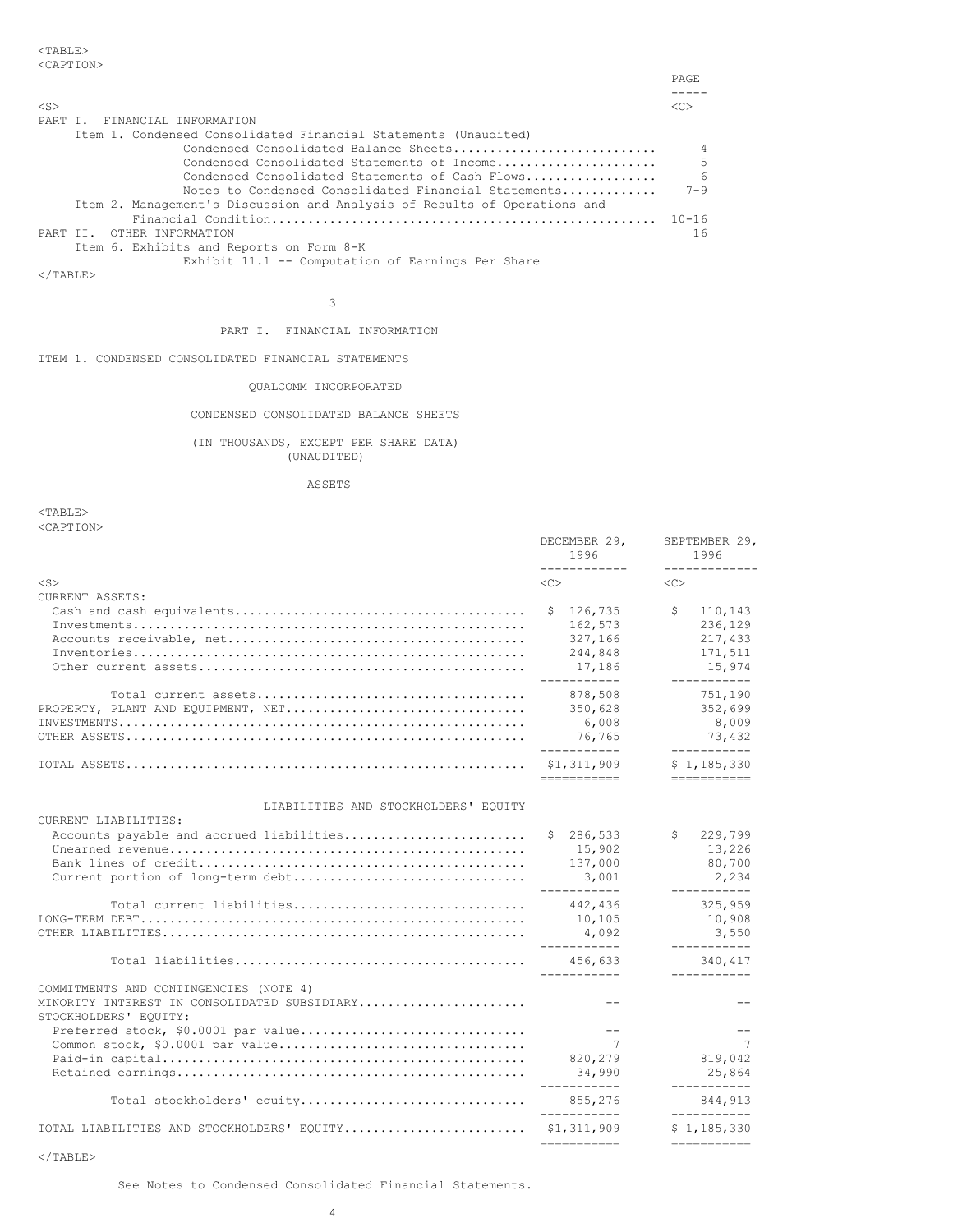# CONDENSED CONSOLIDATED STATEMENTS OF INCOME

# (IN THOUSANDS, EXCEPT PER SHARE DATA) (UNAUDITED)

# <TABLE> <CAPTION>

|                                                               | THREE MONTHS ENDED<br>------------------------------                                                                                                                                                                                                                                                                                                                                                                                                                                                  |                                                             |
|---------------------------------------------------------------|-------------------------------------------------------------------------------------------------------------------------------------------------------------------------------------------------------------------------------------------------------------------------------------------------------------------------------------------------------------------------------------------------------------------------------------------------------------------------------------------------------|-------------------------------------------------------------|
|                                                               | 1996<br>------------                                                                                                                                                                                                                                                                                                                                                                                                                                                                                  | DECEMBER 29, DECEMBER 31,<br>1995<br>-------------          |
| $<$ S $>$                                                     | $<<$ $>>$                                                                                                                                                                                                                                                                                                                                                                                                                                                                                             | < <sub></sub>                                               |
| REVENUES:<br>License, royalty and development fees            | \$324,580<br>38,679<br>25,681<br>----------                                                                                                                                                                                                                                                                                                                                                                                                                                                           | \$88,704<br>32,163<br>25,736<br>---------                   |
|                                                               | 388,940<br>_________                                                                                                                                                                                                                                                                                                                                                                                                                                                                                  | 146,603<br>---------                                        |
| OPERATING EXPENSES:                                           | 259,485<br>27,725<br>46,178<br>26,941<br>15,592<br>---------                                                                                                                                                                                                                                                                                                                                                                                                                                          | 62,752<br>22,303<br>32,255<br>15,490<br>11,256<br>--------- |
|                                                               | 375,921<br>$- - - - - - - - -$                                                                                                                                                                                                                                                                                                                                                                                                                                                                        | 144.056<br>---------                                        |
| MINORITY INTEREST IN (INCOME) LOSS OF CONSOLIDATED SUBSIDIARY | 13,019<br>4,453<br>(1, 984)<br>(3, 320)                                                                                                                                                                                                                                                                                                                                                                                                                                                               | 2,547<br>7,877<br>(692)<br>4,315                            |
|                                                               | ---------<br>12,168<br>(3, 042)<br>_________                                                                                                                                                                                                                                                                                                                                                                                                                                                          | ---------<br>14,047<br>(3, 933)<br>---------                |
|                                                               | \$9,126<br>=========                                                                                                                                                                                                                                                                                                                                                                                                                                                                                  | \$10,114<br>=========                                       |
| NET EARNINGS PER COMMON SHARE                                 | Ŝ.<br>0.13<br>=========                                                                                                                                                                                                                                                                                                                                                                                                                                                                               | \$<br>0.15<br>=========                                     |
|                                                               | S<br>0.13<br>$\begin{array}{cccccc} \multicolumn{2}{c}{{\color{red}a}} & \multicolumn{2}{c}{{\color{blue}b}} & \multicolumn{2}{c}{{\color{blue}c}} & \multicolumn{2}{c}{{\color{blue}c}} & \multicolumn{2}{c}{{\color{blue}c}} & \multicolumn{2}{c}{{\color{blue}c}} & \multicolumn{2}{c}{{\color{blue}c}} & \multicolumn{2}{c}{{\color{blue}c}} & \multicolumn{2}{c}{{\color{blue}c}} & \multicolumn{2}{c}{{\color{blue}c}} & \multicolumn{2}{c}{{\color{blue}c}} & \multicolumn{2}{c}{{\color{blue$ | 0.15<br>S.                                                  |
| SHARES USED IN PER SHARE CALCULATION                          | 70,659                                                                                                                                                                                                                                                                                                                                                                                                                                                                                                | =========<br>69,188                                         |
|                                                               | =========<br>70,659                                                                                                                                                                                                                                                                                                                                                                                                                                                                                   | =========<br>69,246                                         |
|                                                               | =========                                                                                                                                                                                                                                                                                                                                                                                                                                                                                             | =========                                                   |

# $<$ /TABLE>

See Notes to Condensed Consolidated Financial Statements.

# 5

# QUALCOMM INCORPORATED

CONDENSED CONSOLIDATED STATEMENTS OF CASH FLOWS

# (IN THOUSANDS) (UNAUDITED)

## $<$ TABLE> <CAPTION>

|                                                               | THREE MONTHS ENDED |                      |                     |                      |
|---------------------------------------------------------------|--------------------|----------------------|---------------------|----------------------|
|                                                               |                    | DECEMBER 29,<br>1996 |                     | DECEMBER 31,<br>1995 |
| $<$ S $>$                                                     | < <sub></sub>      |                      | $\langle C \rangle$ |                      |
| OPERATING ACTIVITIES:                                         |                    |                      |                     |                      |
|                                                               |                    | 9.126                |                     | \$10.114             |
|                                                               |                    | 19,004               |                     | 11,726               |
| Minority interest in income (loss) of consolidated subsidiary |                    | 3,320                |                     | (4, 315)             |
| Increase (decrease) in cash resulting from changes in:        |                    |                      |                     |                      |
|                                                               |                    | (109, 733)           |                     | (24, 958)            |
|                                                               |                    | (73, 337)            |                     | (27, 328)            |
|                                                               |                    | (1, 956)             |                     | (7, 462)             |
| Accounts payable and accrued liabilities                      |                    | 56.735               |                     | 13,467               |
|                                                               |                    | 2,676                |                     | 2,984                |
|                                                               |                    | 542                  |                     | (577)                |
|                                                               |                    |                      |                     |                      |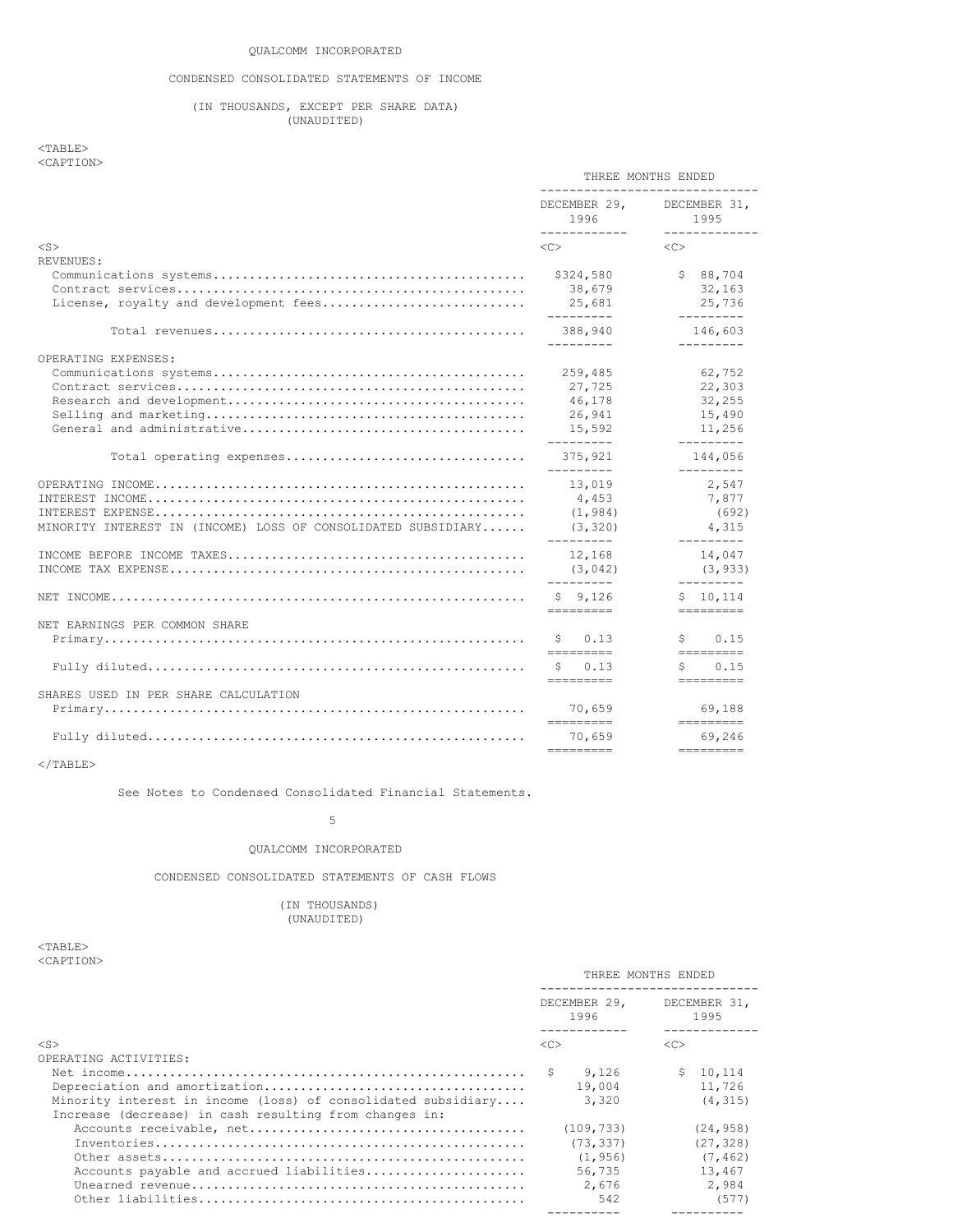| INVESTING ACTIVITIES:                                   |                      |                                   |
|---------------------------------------------------------|----------------------|-----------------------------------|
|                                                         | $\sim$ $ -$          | (25,000)                          |
|                                                         | (15, 573)            | (65, 936)                         |
|                                                         | and the state of the | (3, 788)                          |
|                                                         | (103, 848)           | (122, 420)                        |
|                                                         | 179,405              | 56,472                            |
|                                                         |                      | $(7, 269)$ (6,722)<br>----------- |
| Net cash provided by (used in) investing activities     | 52,715               | (167, 394)<br>----------          |
| FINANCING ACTIVITIES:                                   |                      |                                   |
|                                                         | $\sim$ $-$           | 10,248                            |
| Proceeds from bank lines of credit                      | 56,300               | $ -$                              |
| Principal payments under long-term debt                 | (37)                 | (20, 426)                         |
| Proceeds from issuance of notes payable                 | $\sim$ $-$           | 3,733                             |
| Minority interest investment in consolidated subsidiary | $\sim$ $-$           | 6,088                             |
| Net proceeds from issuance of common stock              | 1,237                | 1,157<br>-----------              |
| Net cash provided by financing activities               | 57,500<br>---------- | 800<br>----------                 |
| NET INCREASE (DECREASE) IN CASH AND CASH EQUIVALENTS    | 16,592               | (192, 943)                        |
| CASH AND CASH EQUIVALENTS AT BEGINNING OF PERIOD        | 110,143              | 500,629                           |
| CASH AND CASH EQUIVALENTS AT END OF PERIOD              | $S = 126.735$        | __________<br>\$307.686           |
|                                                         | ==========           | ==========                        |

 $<$ /TABLE>

See Notes to Condensed Consolidated Financial Statements.

6

#### QUALCOMM INCORPORATED

#### NOTES TO CONDENSED CONSOLIDATED FINANCIAL STATEMENTS (UNAUDITED)

#### NOTE 1 -- BASIS OF PRESENTATION

The accompanying interim condensed consolidated financial statements have been prepared by QUALCOMM Incorporated (the "Company"), without audit, in accordance with the instructions to Form 10-Q and, therefore, do not necessarily include all information and footnotes necessary for a fair presentation of its financial position, results of operations and cash flows in accordance with generally accepted accounting principles. The condensed consolidated balance sheet at September 29, 1996 was derived from the audited consolidated balance sheet at that date which is not presented herein.

In the opinion of management, the unaudited financial information for the interim periods shown reflects all adjustments (which include only normal, recurring adjustments) necessary for a fair presentation. These condensed consolidated financial statements and notes thereto should be read in conjunction with the consolidated financial statements and notes thereto included in the Company's 1996 Annual Report on Form 10-K for the year ended September 29, 1996. Operating results for interim periods are not necessarily indicative of operating results for an entire fiscal year.

The preparation of financial statements in conformity with generally accepted accounting principles requires management to make estimates and assumptions that affect the reported amounts of assets and liabilities and disclosures of contingent assets and liabilities at the date of the financial statements and the reported amounts of revenues and expenses during the reporting period. Actual results could differ from those estimates.

Revenue from communications systems and products is generally recognized at the time the units are shipped and over the period during which message and warranty services are provided, except for shipments under arrangements involving significant acceptance requirements. Under such arrangements, revenue is recognized when the Company has substantially met its performance obligations. Revenue from long-term contracts and revenue earned under license and development agreements with continuing performance obligations is recognized using the percentage-of-completion method, based either on costs incurred to date compared with total estimated costs at completion or using a units of delivery methodology. Estimated contract losses are recognized when determined. Non-refundable license fees are recognized when there is no material continuing performance obligation under the agreement and collection probable. Royalty revenue is recorded as earned in accordance with the specific terms of each license agreement.

The Company operates and reports using a period ending on the last Sunday of each month. As a result of this practice, fiscal 1996 included 53 weeks. The first quarter of fiscal 1997 had 13 weeks of activity compared to 14 weeks of activity during the first quarter of fiscal 1996.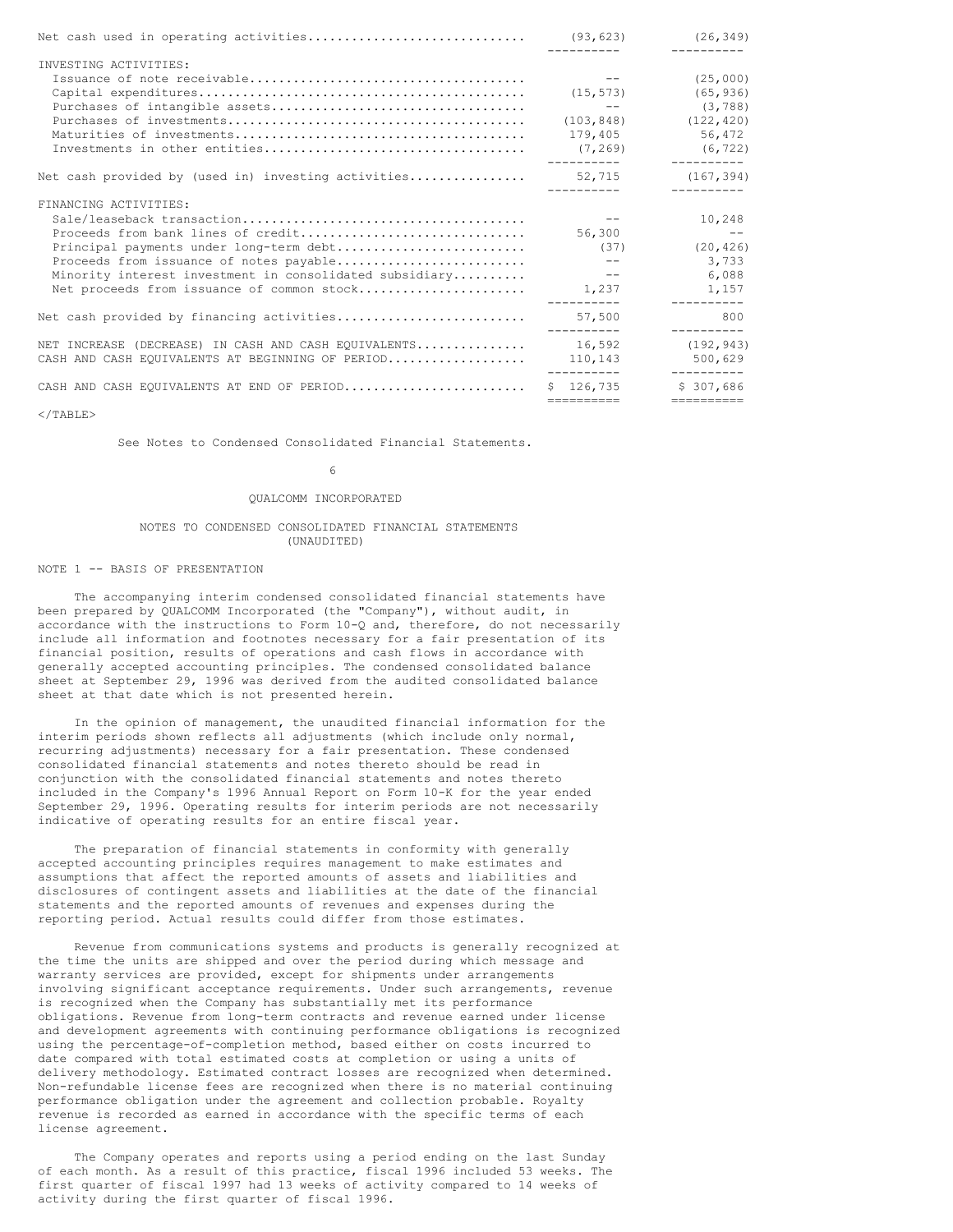Certain prior period amounts have been reclassified to conform with the current period presentation.

## NOTE 2 -- COMPOSITION OF CERTAIN BALANCE SHEET CAPTIONS

<TABLE> <CAPTION>

|                                                  | DECEMBER 29,<br>1996 | SEPTEMBER 29,<br>1996 |
|--------------------------------------------------|----------------------|-----------------------|
|                                                  |                      | --------              |
| $<$ S $>$                                        | < <sub></sub>        | <<                    |
| Accounts Receivable (in thousands):              |                      |                       |
| Trade, net of allowance for doubtful accounts of |                      |                       |
| $$10,468$ and $$8,223$ respectively              | \$276,362            | \$181.732             |
| Long-term contracts:                             |                      |                       |
|                                                  | 26,448               | 12,363                |
| Unbilled, net of progress payments of \$781 and  |                      |                       |
| $$1,572$ respectively                            | 21,878               | 20,052                |
|                                                  | 2,478                | 3,286                 |
|                                                  |                      | --------              |
|                                                  | \$327,166            | \$217.433             |
|                                                  |                      |                       |

</TABLE>

7

#### QUALCOMM INCORPORATED

#### NOTES TO CONDENSED CONSOLIDATED FINANCIAL STATEMENTS (CONTINUED) (UNAUDITED)

Unbilled receivables represent costs and profits recorded in excess of amounts billable pursuant to contract provisions and are expected to be realized within one year. Progress payments decreased \$0.8 million and increased \$0.4 million during the first quarter of fiscal 1997 and 1996, respectively.

 $<$ TABLE> <CAPTION>

|                             | DECEMBER 29,<br>1996 | SEPTEMBER 29,<br>1996 |  |
|-----------------------------|----------------------|-----------------------|--|
| $\langle S \rangle$         | $\langle C \rangle$  | $\langle C \rangle$   |  |
| Inventories (in thousands): |                      |                       |  |
|                             | \$98,238             | \$97,779              |  |
| Work-in-progress            | 47,508               | 35,686                |  |
| Finished qoods              | 99.102               | 38,046                |  |
|                             |                      |                       |  |
|                             | \$244,848            | \$171,511             |  |
|                             |                      |                       |  |

#### $<$ /TABLE>

#### NOTE 3 -- DEBT AND CREDIT FACILITIES

As of December 29, 1996 and September 29, 1996, QUALCOMM Personal Electronics, ("QPE") had total outstanding bank borrowings of \$137 million and \$80.7 million, respectively, under two revolving credit facilities totalling \$200 million. These credit facilities have identical terms and expire in July 1997. The interest rates under both facilities are at prime rate, or, at the Company's option, at a mutually acceptable market rate. The weighted average interest rate was 6.0% on borrowings outstanding during the first quarter of fiscal 1997 and 6.3% on borrowings outstanding at December 29, 1996.

#### NOTE 4 -- COMMITMENTS AND CONTINGENCIES

#### FINANCING COMMITMENTS

As of December 29, 1996, the Company had an outstanding guarantee of approximately \$8.6 million on certain vendor financing obligations of Globalstar L.P. ("Globalstar") (the "Vendor Financing Guarantee"). The Vendor Financing Guarantee will expire no later than March 1997. The Company also agreed to guarantee up to \$22.5 million of Globalstar borrowings under an existing bank financing agreement, which will expire in December 2000. As of December 29, 1996, Globalstar bank borrowings guaranteed by the Company amounted to \$8.4 million. The amount of the Vendor Financing Guarantee will decrease, dollar for dollar, as Globalstar increases borrowings subject to guarantee by the Company under the existing bank financing agreement.

During the first quarter of fiscal 1997, the Company entered into a binding letter of intent with Chase Telecommunications, Inc. ("Chase") to provide long-term financing of approximately \$108 million for its purchase of equipment and services from the Company for its Personal Communication Services ("PCS") network. Definitive terms and conditions of the long-term financing and purchase agreements remain to be finalized. It is expected that most of the financing will be utilized by December 31, 1999. The letter of intent provides for certain restrictive covenants applicable to the borrower and a pledge of the equity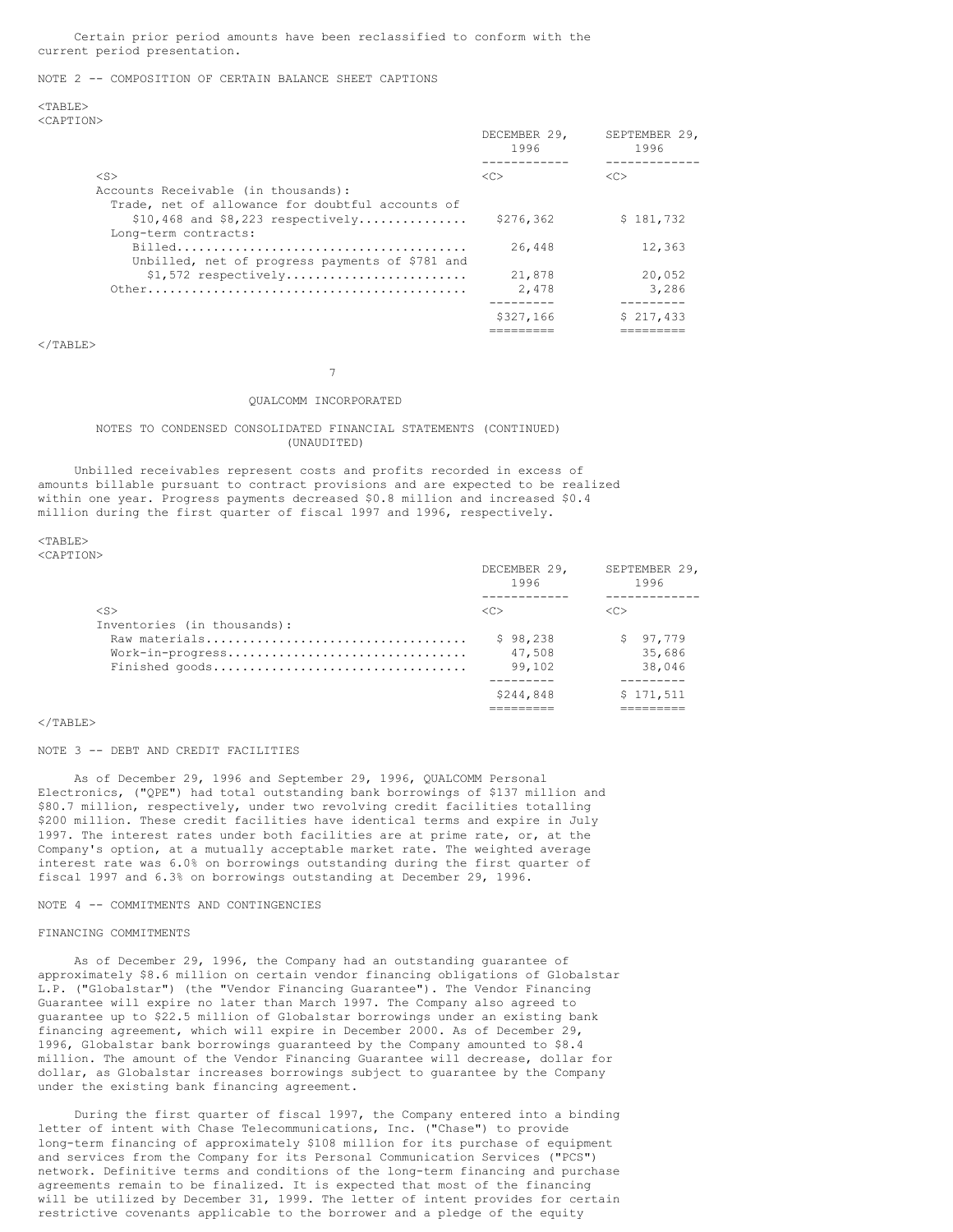ownership of the borrower's affiliate who will hold the PCS licenses. In addition, the borrowings will be collateralized by substantially all the assets of the borrower. Any sale or transfer of control of a PCS license is subject to Federal Communications Commission approval.

## OPERATING LEASES

During the first quarter of fiscal 1997, QPE leased additional equipment pursuant to an existing operating lease agreement for manufacturing equipment that may be leased under separate schedules, each with approximately five year terms. The lease agreement is non-recourse to the Company and the minority interest holder in QPE. Equipment under lease has both early and end of term purchase options. If the purchase

8

#### QUALCOMM INCORPORATED

## NOTES TO CONDENSED CONSOLIDATED FINANCIAL STATEMENTS (CONTINUED) (UNAUDITED)

options have not been exercised by the end of the lease term, QPE will be required to pay certain deficiency payments if proceeds from the sale of the equipment fall below specified amounts. The maximum amount of deficiency payments for all equipment leased as of December 29, 1996 is approximately \$43.1 million. Rental expense under this lease during the first quarter of fiscal 1997, including an accrual for such deficiency payments, amounted to \$1.2 million. As of December 29, 1996, the Company has accrued \$2.3 million for deficiency payments in other liabilities.

As of December 29, 1996, future rental payments under the lease, excluding the deficiency payments, from fiscal 1997 through 2002 are \$2.6 million, \$3.5 million, \$3.5 million, \$3.5 million, \$2.4 million and \$0.5 million, respectively.

#### LITTIGATION

In September 1996, Ericsson, Inc. and Telefonaktiebolaget L.M. Ericsson ("Ericsson") filed suit against QUALCOMM in the U.S. District Court alleging that various elements of the Company's Code Division Multiple Access ("CDMA") equipment system and components infringe one or more patents owned by Ericsson. On December 17, 1996, Ericsson also filed suit against QPE in the U.S. District Court for the Northern District of Texas, Civil Action No. 3-96CV3373P. In December 1996, the Company filed a countersuit in the U.S. District Court for the Southern District of California. The complaint alleges unfair competition by Ericsson based on a pattern of conduct intended to impede the acceptance and commercial deployment of the Company's CDMA technology. The complaint also charges that Ericsson's patent infringement claims against the Company violate a 1989 agreement between the companies. Finally, the lawsuit seeks a judicial declaration that certain of Ericsson's patents are not infringed by the Company and are invalid. Although there can be no assurances that an unfavorable outcome would not have a material adverse effect on the Company's liquidity, financial position or results of operations, the Company believes that the named Ericsson patents are not required to produce IS95 compliant systems and that Ericsson's claims are without merit. The Company will vigorously defend itself against such claims.

On November 8, 1996 the Company was served with a complaint in connection with a lawsuit filed in the United States District Court for the Eastern District of Pennsylvania by BTG USA Inc. The complaint alleges that the Company's Global Positioning System, CDMA telecommunications products and the OmniTRACS system components thereof infringe United States Patent No. Re. 34,004. The patent expired in November 1996. Although there can be no assurances that an unfavorable outcome would not have a material adverse effect on the Company's liquidity, financial position or results of operations, the Company believes the complaint has no merit and will vigorously defend the action.

The Company is engaged in other legal actions arising in the ordinary course of its business and believes that the ultimate outcome of these actions will not have a material adverse effect on its financial position or results of operations.

## PERFORMANCE GUARANTEES

The Company has agreements to supply CDMA equipment and equipment designs, certain of which provide for substantial performance guarantees. If the Company is unable to meet its performance obligations, the financial impact of nonperformance could amount to a significant portion of the respective agreements' contract value and could materially adversely affect margins and the Company's results of operations.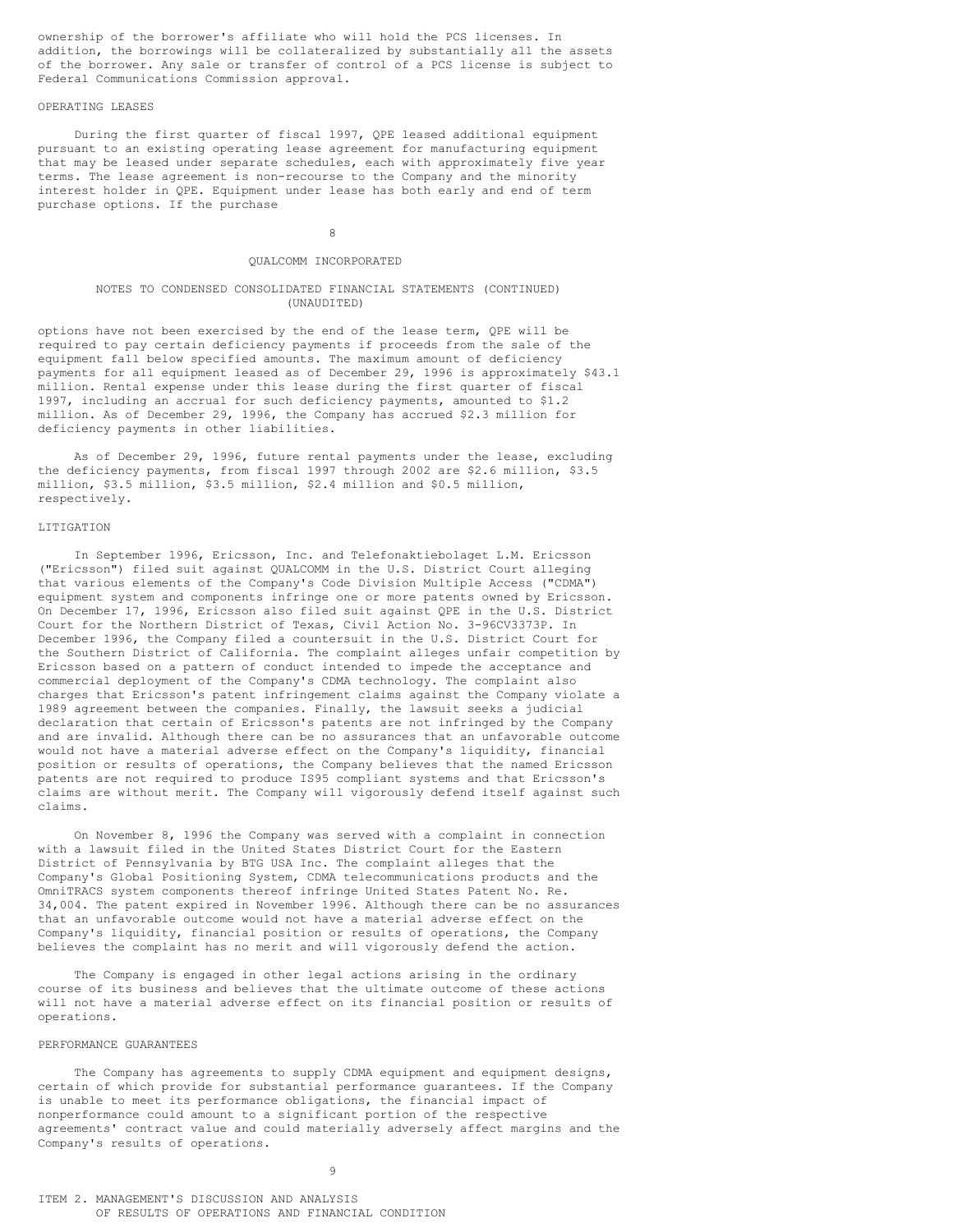This information should be read in conjunction with the condensed consolidated financial statements and the notes thereto included in Item 1 of this Quarterly Report and the audited consolidated financial statements and notes thereto and Management's Discussion and Analysis of Results of Operations and Financial Condition for the year ended September 29, 1996 contained in the Company's 1996 Annual Report on Form 10-K.

Except for the historical information contained herein, the following discussion contains forward-looking statements that involve risks and uncertainties. The Company's future results could differ materially from those discussed here. Factors that could cause or contribute to such differences include, but are not specifically limited to, timely product development and commercial implementation of the Company's CDMA technology, continued growth in the CDMA subscriber population and the scale up and operations of CDMA systems, timing and receipt of license fees and royalties, the Company's ability to successfully manufacture significant quantities of CDMA or other equipment on a timely basis, failure to satisfy performance obligations, change in economic conditions of the various markets the Company serves, as well as the other risks detailed in this section, and in the sections entitled Results of Operations and Liquidity and Capital Resources.

#### OVERVIEW

QUALCOMM commenced operations in July 1985, initially providing contract research and development services and limited product manufacturing. In December 1988, the Company began shipping its two-way OmniTRACS mobile terminals and providing messaging services to its OmniTRACS system customers. The Company has also been involved in the development and commercialization of its proprietary CDMA technology for digital wireless communication applications, including digital cellular, PCS and Wireless Local Loop ("WLL") applications and now is involved in production of its own products for those markets. The Company also provides contract development services, including the design and development of subscriber and ground communications equipment for the Globalstar satellite-based communications system. In addition, the Company develops, markets and manufactures a variety of other communications products, including Eudora, a leading Internet-based electronic mail software application, for personal, commercial and government applications.

The Company's revenues generated from its proprietary CDMA technology are currently derived primarily from subscriber equipment and Application Specific Integrated Circuits ("ASICs") component sales to domestic and international wireless communications equipment suppliers and service providers. In addition, the Company has derived significant revenues and margins from license, royalty and development fees. Although the Company expects to continue to receive CDMA license, royalty and development fees from its existing agreements and may receive similar fees and royalties from new licensees, the amount and timing of these CDMA fees and royalties will depend on the extent to which and when the Company's CDMA technology is commercially implemented. Delays in roll-out or commencement of commercial operation of cellular, PCS or WLL systems could have a material adverse effect on quarterly and annual revenues.

A number of CDMA commercial system deployments were implemented or announced since the end of fiscal 1996. During fiscal 1997, both Sprint Spectrum L.P. ("Sprint PCS") and PrimeCo Personal Communications L.P. ("PrimeCo") announced commercial roll-outs of their PCS networks in selected markets. Subscriber equipment for both roll-outs was provided by QPE. Other service providers worldwide have also launched, expanded or announced intentions to launch their PCS, cellular and WLL networks utilizing CDMA proprietary technology.

The Company began manufacturing and shipping significant volumes of CDMA subscriber and infrastructure equipment during fiscal 1996. Production capabilities at QPE were significantly expanded resulting in the shipment of over 200,000 handsets in the month of December 1996, including both PCS and dual mode cellular phones. Infrastructure production expanded in the first quarter of fiscal 1997 as significant quantities of base stations were manufactured and shipped to customer sites. Revenues have not been

10

recognized on shipments relating to a major contract which represents the majority of all base stations shipped to date. The Company intends to recognize revenue under this contract after successful commercial deployment. In January 1997, the Company commenced operation of a 177,000 square foot facility in San Diego, California to expand its capacity to manufacture CDMA infrastructure equipment. Any delays or difficulties in connection with the planned increase in manufacturing capacity could have a material adverse effect on the Company's business and results of operations. If the Company is unable to manufacture CDMA subscriber and infrastructure equipment at commercially acceptable costs and on a timely basis, the Company's competitive position and the ability of the Company to achieve a profitable return on its CDMA research and development expenditures could be materially impaired.

In fiscal 1996, the Company either directly, or through QPE, has entered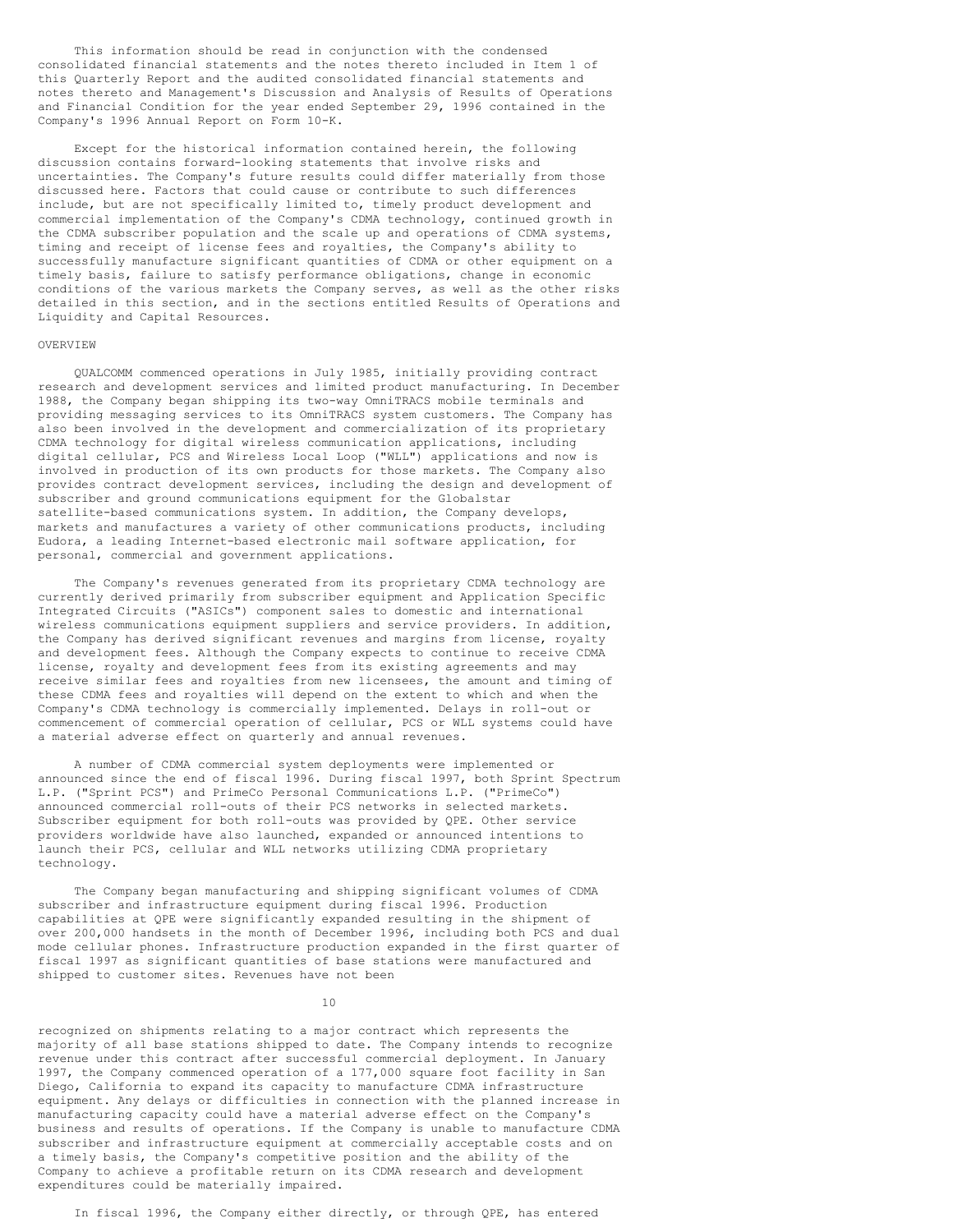into a number of significant agreements including agreements with Sprint PCS, PrimeCo and Northern Telecom ("Nortel") pursuant to which the Company (or QPE) agreed to provide approximately \$500 million, \$350 million and \$200 million, respectively, in CDMA equipment and services. Also, in September 1996, the Company and Hughes Network Systems ("Hughes") entered into an agreement whereby Hughes agreed to purchase a minimum percentage of CDMA infrastructure equipment from QUALCOMM for resale to Hughes' customers. In December 1996, the Company entered into an agreement with Chase, a C-Block PCS licensee, to supply approximately \$140 million of PCS infrastructure equipment and services. QUALCOMM has agreed to provide up to \$108 million of financing for equipment purchased under the Chase agreement.

Cellular, PCS and WLL systems operators are requiring their suppliers to arrange or provide long-term financing for them as a condition to obtaining infrastructure projects. These projects may require the Company to arrange or provide significant amounts of financing either directly, and/or through a guaranty of such financing through third party lenders. The inability to arrange or provide such financing or to successfully compete for infrastructure projects could have a material adverse effect on the Company. Also, in order for the Company to arrange or provide financing for the cellular, PCS and WLL projects, the Company will be required to expose itself to significant project, market, political and credit risks.

The Company generates revenues from its domestic OmniTRACS business by manufacturing and selling OmniTRACS terminals and related application software packages and by providing ongoing messaging and maintenance services to domestic OmniTRACS users. Competition has resulted in a reduction of the margins on unit sales and services in fiscal 1996 and through the first quarter of fiscal 1997. The Company generates revenues from its international OmniTRACS business through license fees, sales of network equipment and terminals and fees from engineering support services. Messaging services are provided by service providers that operate network management centers for a region under licenses granted by the Company.

In March 1994, the Company entered into a four-year development agreement with Globalstar, to design and develop subscriber equipment and ground communications segments of the Globalstar system through 1998. The revenues from this contract are expected to be in excess of \$500 million, Globalstar will require substantial additional capital which will be used, in part, to fund payment for the equipment to be developed by QUALCOMM. There can be no assurance that Globalstar will be successful in raising additional capital or that delays or technical or regulatory developments will not arise which could adversely affect Globalstar's ability to fund payment for development of such equipment from QUALCOMM which could have a material adverse effect on QUALCOMM's business and results of operations. In December 1996, the Company entered into a license with Telital S.r.1. ("Telital"), to design and manufacture dual mode Globalstar CDMA/Global System for Mobile ("GSM") telephones. The Company's interest in Globalstar, which is approximately 7%, is owned indirectly through certain limited partnerships.

The Company has experienced, and expects to continue to experience, increased operating expenses as a result of the Company's overall expansion. In fiscal 1996, operating expenses were significantly higher, although operating expenses as a percentage of revenue declined. The growth was primarily due to increased research and development expenditures, expanded sales and marketing efforts and overall expansion of the business base. Through fiscal 1997, the Company expects to continue its rapid growth and will continue to add to its engineering resources and increase its investments in research and development projects, and expand its sales and marketing efforts as the Company's products are marketed throughout the world.

11

In September 1996, Ericsson, Inc. and Telefonaktiebolaget L.M. Ericsson ("Ericsson") filed suit against QUALCOMM in the U.S. District Court alleging that various elements of the Company's CDMA equipment system and components infringe one or more patents owned by Ericsson. On December 17, 1996, Ericsson also filed suit against QPE in the U.S. District Court for the Northern District of Texas, Civil Action No. 3-96CV3373P. In December 1996, the Company filed a countersuit in the U.S. District Court for the Southern District of California. The complaint alleges unfair competition by Ericsson based on a pattern of conduct intended to impede the acceptance and commercial deployment of the Company's CDMA technology. The complaint also charges that Ericsson's patent infringement claims against the Company violate a 1989 agreement between the companies. Finally, the lawsuit seeks a judicial declaration that certain of Ericsson's patents are not infringed by the Company and are invalid. Although there can be no assurances that an unfavorable outcome would not have a material adverse effect on the Company's liquidity, financial position or results of operations, the Company believes that the named Ericsson patents are not required to produce IS95 compliant systems and that Ericsson's claims are without merit. The Company will vigorously defend itself against such claims.

On November 8, 1996 the Company was served with a complaint in connection with a lawsuit filed in the United States District Court for the Eastern District of Pennsylvania by BTG USA Inc. The complaint alleges that the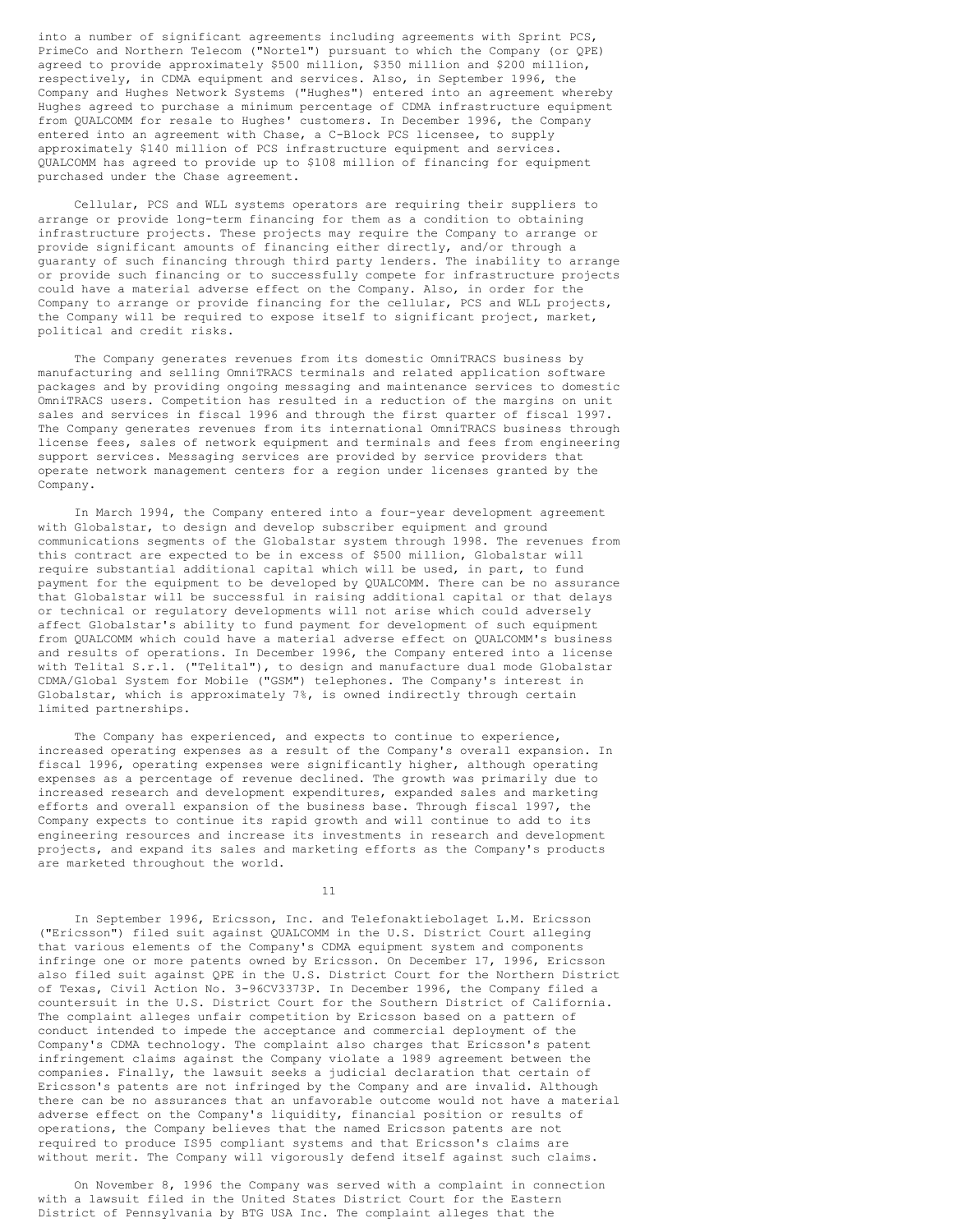Company's Global Positioning System, CDMA telecommunications products and the OmniTRACS system components thereof infringe United States Patent No. Re. 34,004. The patent expired in November 1996. Although there can be no assurances that an unfavorable outcome would not have a material adverse effect on the Company's liquidity, financial position or results of operations, the Company believes the complaint has no merit and will vigorously defend the action.

## RESULTS OF OPERATIONS

The following table sets forth certain revenue and expense items as percentages of revenues:

#### <TABLE> <CAPTION>

|                                                                                        | THREE MONTHS ENDED    |                                                    |  |
|----------------------------------------------------------------------------------------|-----------------------|----------------------------------------------------|--|
|                                                                                        | 1996<br>------------- | DECEMBER 29, DECEMBER 31,<br>1995<br>------------- |  |
| $<$ S $>$                                                                              | <<>                   | $<<$ $>$                                           |  |
| Revenues:                                                                              |                       |                                                    |  |
| Communications systems                                                                 | 83%                   | 60%                                                |  |
| Contract services                                                                      | 10 <sup>°</sup>       | 22.                                                |  |
| License, royalty and development fees                                                  | 7                     | 18                                                 |  |
|                                                                                        | $---$                 | $---$                                              |  |
| Total revenues                                                                         | 100%                  | 100%                                               |  |
|                                                                                        | $---$                 | $---$                                              |  |
| Operating expenses:                                                                    |                       |                                                    |  |
| Communications systems                                                                 | 67%                   | 43%                                                |  |
| Contract services                                                                      | 7                     | 1.5                                                |  |
| Research and development                                                               | 12.                   | 22                                                 |  |
| Selling and marketing                                                                  | 7                     | 11                                                 |  |
| General and administrative                                                             | 4<br>$---$            | 7<br>$---$                                         |  |
| Total operating expenses                                                               | 97%                   | 98%                                                |  |
|                                                                                        | $---$                 |                                                    |  |
| Operating income                                                                       | 3                     | 2                                                  |  |
| Interest income, net                                                                   | $\mathbf{1}$          | 5                                                  |  |
| Minority interest in (income) loss of consolidated                                     |                       |                                                    |  |
|                                                                                        | (1)                   | २                                                  |  |
|                                                                                        | $---$                 | $- - -$                                            |  |
| Income before income taxes                                                             | 3                     | 10                                                 |  |
| Income tax expense                                                                     | $\mathbf{1}$          | 3                                                  |  |
|                                                                                        | $- - -$               | $---$                                              |  |
|                                                                                        | 2.8                   | 7%                                                 |  |
|                                                                                        | $==$                  | $=$ $=$                                            |  |
| Communications systems costs as a percentage of                                        |                       |                                                    |  |
| communications systems revenues<br>Contract services costs as a percentage of contract | 80%                   | 71%                                                |  |
| services revenues                                                                      | 72%                   | 69%                                                |  |

## $\langle$ /TABLE>

12

#### FIRST QUARTER FISCAL 1997 COMPARED TO FIRST QUARTER FISCAL 1996

Total revenues for the first quarter of fiscal 1997 were \$389 million, an increase of \$242 million or 165% compared to total revenues of \$147 million for the first quarter of fiscal 1996. The increase in revenue was due to significant growth in communications systems which was primarily driven by increased revenues related to subscriber and ASICs products, as well as increased contract services revenues from the Company's development agreement with Globalstar.

Communications systems revenues, which consisted primarily of revenues from CDMA subscriber equipment, ASICs chip sales to CDMA licensees, and the sales of the Company's OmniTRACS systems, were \$325 million, an increase of \$236 million or 266% over the first quarter of fiscal 1996. The growth in communications systems revenues was primarily attributable to increases in sales of subscriber equipment and ASICs components.

Contract services revenues totaled \$39 million in the first quarter of fiscal 1997 or 10% of total revenues, compared to \$32 million or 22% of total revenues for the first quarter of fiscal 1996. The dollar increase resulted primarily from the development agreement with Globalstar which has continued to ramp up since its inception in fiscal 1994.

License, royalty and development fees for the first quarter of fiscal 1997 were \$26 million or 7% of total revenues, compared to \$26 million or 18% of total revenues in the first quarter of fiscal 1996. In the first quarter of fiscal 1997, revenues were generated from a world-wide CDMA license agreement with Hitachi to manufacture CDMA infrastructure equipment, a Globalstar subscriber license agreement with Telital, royalties from the sale of CDMA equipment by licensees and fees from other new and existing licensees.

Costs of communications systems, which consisted primarily of costs of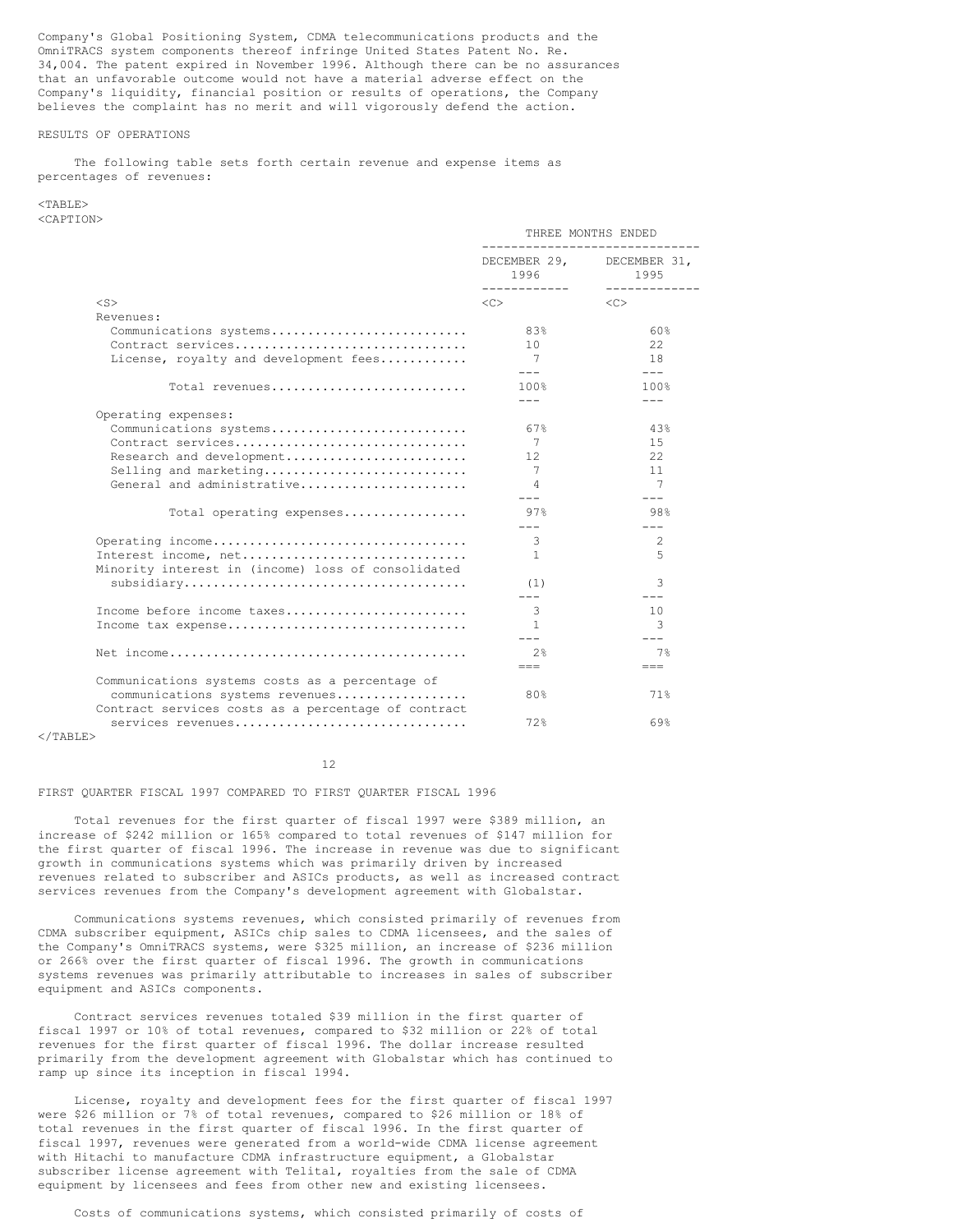sales of CDMA subscriber equipment, ASICs components and OmniTRACS products and services, were \$259 million or 80% of communications systems revenues for the first quarter of fiscal 1997, compared to \$63 million or 71% of communications systems revenues for the same period in the prior fiscal year. The dollar increase in costs primarily reflects increased shipments of CDMA subscriber equipment and ASICs components. The increase in communications systems costs as a percentage of communications systems revenues was due to increasing volumes of CDMA subscriber equipment and ASICs components which generate lower margins than the Company's OmniTRACS business which was the major element of communication systems revenues in the first quarter of fiscal 1996, and start-up costs associated with the manufacturing of CDMA subscriber, infrastructure, and ASICs products.

Contract services costs were \$28 million or 72% of contract services revenues for the first quarter of fiscal 1997 compared to \$22 million or 69% of contract services revenues for the first quarter of fiscal 1996. The dollar increase was primarily related to the continued ramp-up on the Globalstar development contract.

Research and development expenses were \$46 million or 12% of revenues for the first quarter of fiscal 1997, compared to \$32 million or 22% of revenues for the first quarter of fiscal 1996. The dollar increase was primarily attributed to increased efforts towards the deployment of commercial CDMA infrastructure and subscriber equipment. The decline in research and development expenses as a percentage of revenues is primarily due to the significant expansion in the revenue base in the first quarter of fiscal 1997. Overall research and development expenditures are expected to increase in future quarters as the Company plans to continue to add to its engineering resources.

Selling and marketing expenses were \$27 million or 7% of total revenues for the first three months of fiscal 1997, compared to \$16 million or 11% of total revenues for the first three months of fiscal 1996. The dollar increase in selling and marketing was due primarily to the growth in personnel and other marketing expenses related to the introduction of CDMA products in the domestic and international marketplace, and to support the significant sales growth in the Eudora division, which launched Eudora 3.0 in the first quarter of fiscal 1997.

General and administrative expenses were \$16 million or 4% of total revenues for the first quarter of fiscal 1997, compared to \$11 million or 7% of total revenues for the first quarter of fiscal 1996. The dollar increase

13

was attributable to additional personnel and associated overhead costs, relating in part to the strengthening of information systems necessary to support the overall growth in the Company's operations.

Interest income was \$4 million during the first quarter of fiscal 1997, compared to \$8 million during the first quarter of fiscal 1996. The lower interest income reflects the use of cash to support the Company's substantial growth over the past year which resulted in increased investments in working capital, fixed assets and other investments.

Interest expense was \$2 million in the first quarter of fiscal 1997, compared to \$1 million in the first quarter of fiscal 1996. The increase was primarily due to the increased outstanding debt and capital leases related to QPE.

The minority interest represents the 49% ownership interest of a subsidiary of SONY in the income or loss of QPE, which is consolidated in the Company's financial statements. In the first quarter of fiscal 1997, QPE recognized a profit for the first time.

Income tax expense was \$3 million during the first quarter of fiscal 1997, a decrease of \$1 million, compared to the first quarter of fiscal 1996. The decrease was primarily due to lower pretax earnings in the first quarter of fiscal 1997. In future periods, the Company will recognize its remaining deferred tax assets if they meet the "more likely than not" criteria of realization established by Statement of Financial Accounting Standard No. 109 (FAS 109).

## LIQUIDITY AND CAPITAL RESOURCES

The Company anticipates that the cash and cash equivalents and investment balances of \$295 million at December 29, 1996, including interest earned thereon, will be used to fund working capital requirements related to the expansion of its operations, equipment vendor financing, the acquisition of capital equipment, investment in joint ventures, and continued expansion of facilities. In addition, the Company may also invest in companies whose products or services complement or support the Company's manufacturing and supply capabilities or whose products or services complement or enhance the Company's current or future product or service offerings.

In the first quarter of fiscal 1997, \$94 million in cash was used by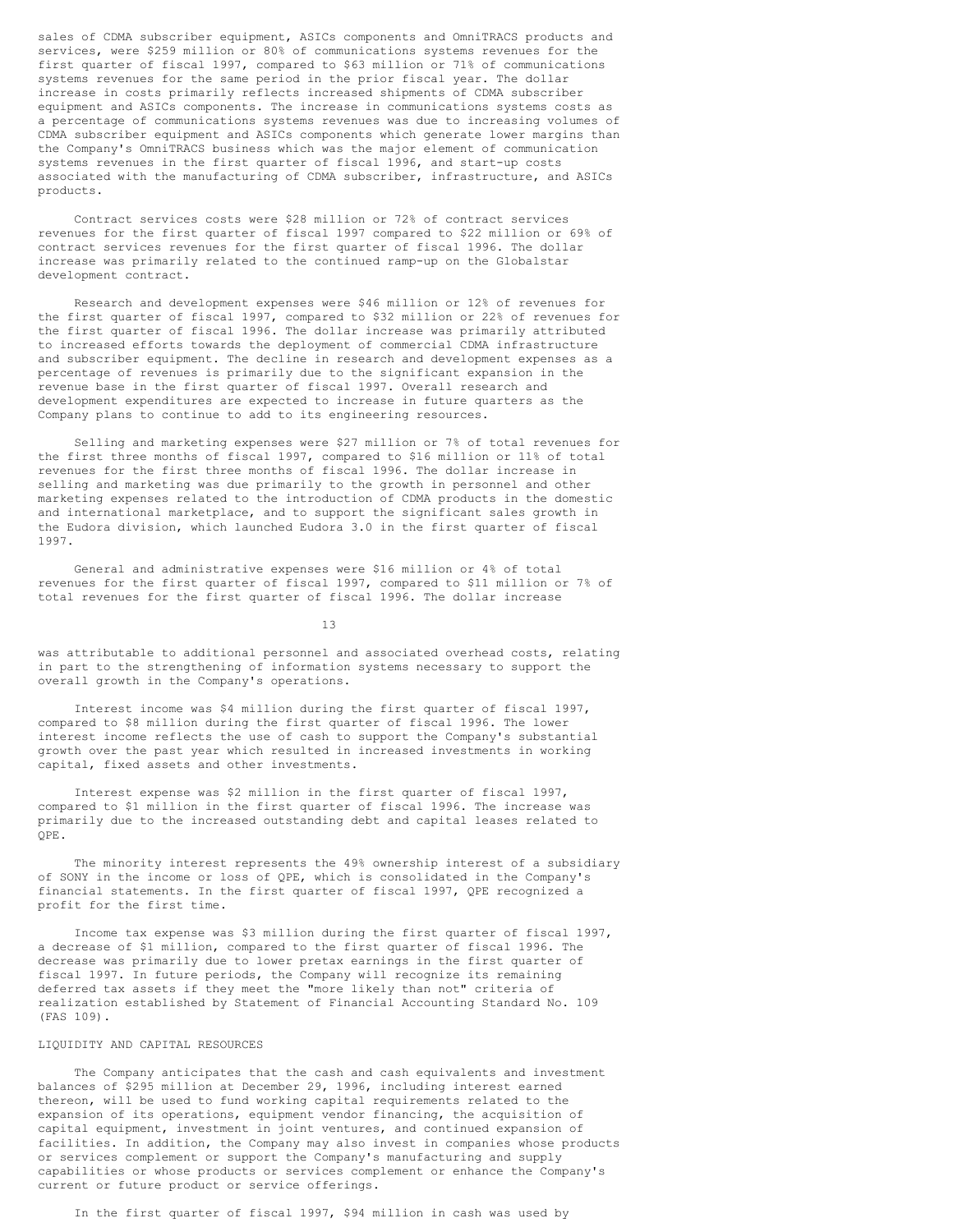operations, compared to \$26 million used in the first quarter of fiscal 1996. The increase in cash used by operations was primarily due to significant increases in working capital requirements including inventories and accounts receivable. Receivables and inventories were higher reflecting the significant CDMA equipment revenue increase in the first quarter of fiscal 1997. Infrastructure products shipped to customer sites prior to successful commercial deployment also contributed to the higher levels of inventory.

Investments in capital expenditures, intangible assets and other entities totaled \$23 million in the first quarter of fiscal 1997 compared to \$76 million in the same period in fiscal 1996. Significant components in the first quarter of fiscal 1997 consisted of the purchase of \$16 million of capital assets and the investment of \$7 million in entities in which the Company holds less than a 50% interest. In the first quarter of fiscal 1996, the \$76 million investment related primarily to the purchase of \$66 million of capital assets including a manufacturing and research facility for approximately \$32 million, construction of a new engineering facility and increased building improvements relating primarily to the new manufacturing and research facility. The Company expects to continue making significant investments in capital assets, including new facilities and building improvements, throughout fiscal 1997.

In the first quarter of fiscal 1997, the Company's financing activities provided net cash of \$58 million compared to \$1 million in the same period in fiscal 1996. In July 1996, QPE completed negotiations on two bank credit facilities totaling, in the aggregate, \$200 million. With this credit facility, QPE repaid all of its loan balances outstanding to QUALCOMM and SONY and at the end of the first quarter of fiscal 1997 maintained a loan balance of approximately \$137 million. The balance at the end of fiscal 1996 was approximately \$81 million which reflects an increase of \$56 million relating entirely to working capital requirements at QPE necessary to support the significant expansion in production of subscriber equipment. The secured revolving credit facilities are non-recourse to QUALCOMM and the minority interest holder in

14

QPE. The first quarter of fiscal 1996 included proceeds from the sale and leaseback of manufacturing equipment to QPE, and additional contributions received from SONY related to the QPE joint venture, which were partially offset by the retirement of the \$20 million note on the Company's corporate headquarters.

The design, development, manufacture and marketing of digital wireless communication products and services are highly capital intensive. In addition, cellular, PCS and WLL systems operators increasingly have required their suppliers to arrange or provide long-term financing for them as a condition to obtaining or bidding on infrastructure products. To the extent that such cash resources are insufficient to fund the Company's activities, the Company may be required to raise additional funds, potentially in the near term, which funds may be derived through additional debt, equity financing, or other sources. There can be no assurance that additional financing will be available on reasonable terms or at all. If additional capital is raised through the sale of additional equity or convertible debt securities, dilution to the Company's stockholders could occur. The Company is evaluating the financing alternatives, and is considering multiple sources of funding including unsecured bank facilities, extension of the current QPE secured revolving credit facilities, preferred securities and/or convertible debt. There can be no assurances such capital will be available or, if available, that it will be on acceptable terms.

The actual amount and timing of working capital and capital equipment expenditures that the Company may incur in future periods may vary significantly. This will depend upon numerous factors, including the extent and timing of the commercial deployment of the Company's CDMA technology in the U.S. and worldwide, investments in joint ventures or other forms of strategic alliances, the requirement to provide CDMA vendor financing and the growth in personnel and related facility expansion and the increase in manufacturing capacity. In addition, expenses related to any patent infringement, or other litigation, may require additional cash resources and may have an adverse impact on the Company's results of operations.

Cellular, PCS and WLL network operators increasingly have required their suppliers to arrange or provide long-term financing for them as a condition to obtaining or bidding on infrastructure projects. These projects may require the Company to arrange or provide financing of amounts ranging from modest sums to over a billion dollars on any particular project. Such amount financed may include "soft costs" (such as software, cell site leases and permits), and thus the amount financed may exceed 100% of infrastructure equipment costs. The Company has vendor financing obligations with Sprint PCS (through Nortel), Chase and directly with other service providers. The Company has also entered into contracts for the supply of CDMA equipment which contain performance guarantees which protect against late delivery or failure to perform. If the Company is unable to deliver equipment on the scheduled dates, the performance guarantees could have a material adverse impact on the Company and its results of operations.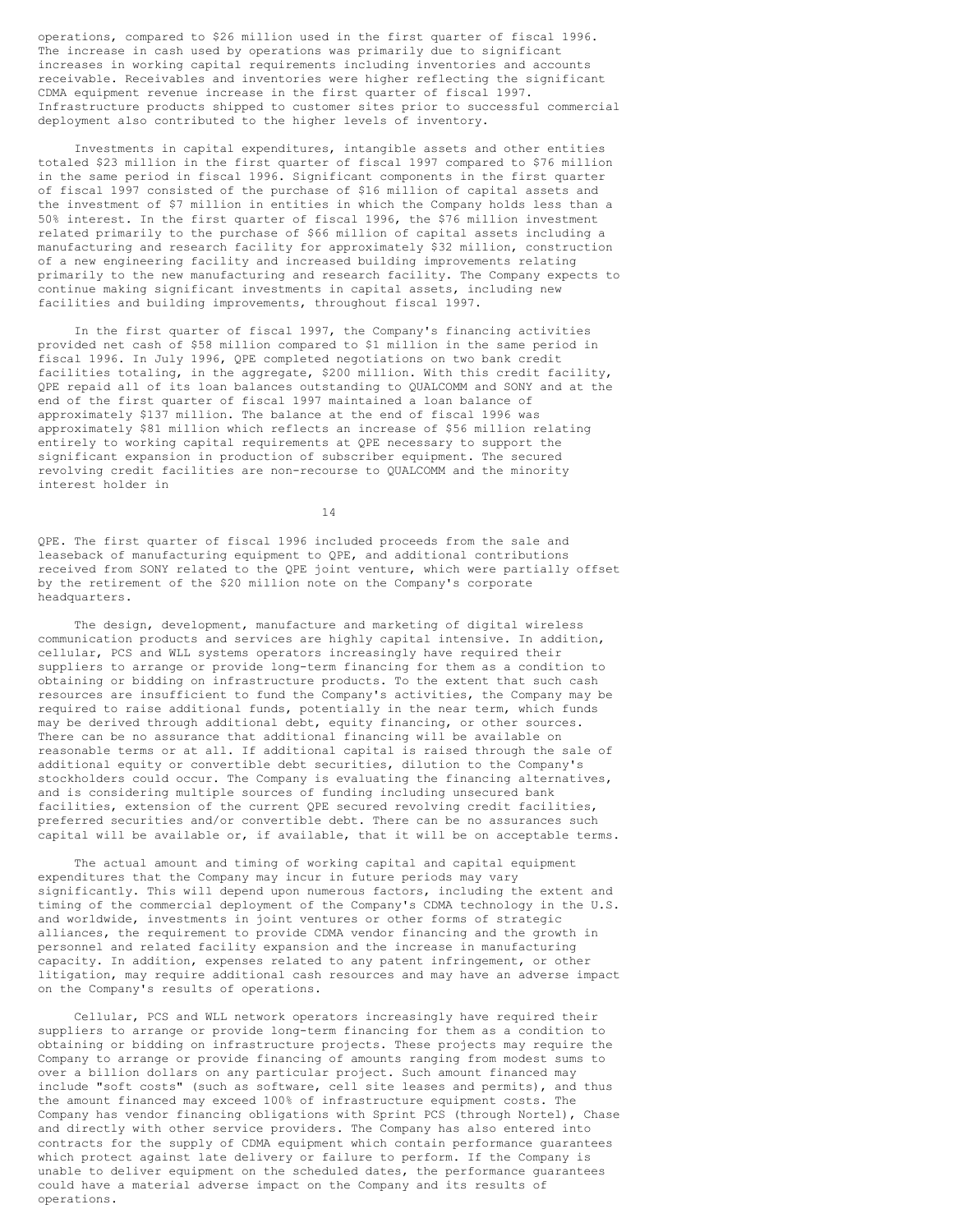The Company's ability to arrange or provide and be competitive with such financing will depend on a number of factors, including the Company's capital structure, level of available credit and ability to provide financing in conjunction with third-party lenders. There can be no assurance that the Company will be able to arrange or provide such financing on terms and conditions, and in amounts, that will be satisfactory to such network operators. The Company may be required to hold any loans, or remain obligated under guarantees, until maturity, which could have a material adverse effect on the Company's credit rating. A number of the Company's competitors have substantially greater resources than the Company, which may enable them to offer more favorable financing terms and successfully compete against the Company for infrastructure projects. The inability to arrange or provide such financing or to successfully compete for infrastructure projects could have a material adverse effect on the Company and its business prospects.

In order to arrange or provide for financing for cellular, PCS and WLL projects, the Company may be required to expose itself to significant project, market, political and credit risks. The Company may be required to provide such financing directly, and/or guaranty such financing through third party lenders. The amount of such financing could become significant and, if not repaid by the carrier, could have a material adverse effect on the Company's operating results and liquidity. Many WLL and PCS network operators, including a number of C-Block licensees, have limited or no operating histories, are faced with significant capital requirements and are high credit risks. Pursuant to FCC regulations applicable to C-Block licensees, the FCC will have a lien on these licenses which initially will constitute the primary asset of many C-Block

15

licensees. C-Block licensees, in particular, are faced with strict regulatory requirements under applicable FCC regulations. Compliance with those regulations is outside of the control of the Company. The failure of a C-Block licensee to comply with any of those regulations could result in the revocation of that licensee's FCC licenses. The Company has limited experience evaluating the credit worthiness or commercial viability of potential purchasers of CDMA equipment, and there can be no assurances that such customers will not default on any financing arranged or provided by the Company for the purchase of its CDMA equipment. In addition, the Company may be required to provide vendor financing for a portion of the Globalstar system prior to its full scale implementation.

A recent ruling of the U.S. Court of Appeals for the District of Columbia required the FCC to review a two year old decision by the FCC which denied QUALCOMM a "Pioneer's Preference" PCS license for the provision of wireless voice and data services. The Company is currently in discussions with the FCC regarding the impact of this ruling, which may allow the Company to purchase one or more PCS licenses at a favorable rate. In the event QUALCOMM is awarded one or more licenses, the Company may be required to commit funds for the purchase of such licenses and for the construction of related wireless networks.

In December 1996, the Company and Chase entered into an agreement pursuant to which QUALCOMM will supply approximately \$140 million of PCS infrastructure equipment and services based on QUALCOMM's CDMA technology to Chase. QUALCOMM has agreed to provide up to \$108 million of financing for equipment purchased under the Chase agreement. In connection with the Chase agreement, the Company purchased \$4 million of Chase Class B Common Stock. The Company may be obligated to purchase up to an additional \$25 million of Chase Class B Common Stock under certain circumstances.

In fiscal 1996 the Company provided \$30 million in financing to NextWave Telecom, Inc. ("NextWave") in connection with its plans to bid on PCS licenses in the recently completed C-block auctions conducted by the FCC. The financing originally consisted of \$5 million of equity and \$25 million in a convertible loan. In connection with this investment, subject to the satisfaction of certain conditions, NextWave has committed to purchase approximately 50% of its PCS infrastructure equipment requirements from the Company. In March 1996, the Company increased its equity investment to \$20 million by converting \$15 million of the convertible loan balance to equity. Of the remaining \$10 million loan, \$9.6 million was repaid in the third quarter of fiscal 1996 and \$0.4 million was converted into a three-year note with an equity conversion option. The Company currently holds less than 5% of NextWave's outstanding shares and is accounting for its investment under the cost method. The Company expects its ownership percentage to decrease in the future as NextWave raises additional equity.

## PART II. OTHER INFORMATION

ITEM 1. LEGAL PROCEEDINGS

See Note 4 of Notes to Condensed Consolidated Financial Statements.

ITEM 2. CHANGES IN SECURITIES

Not applicable.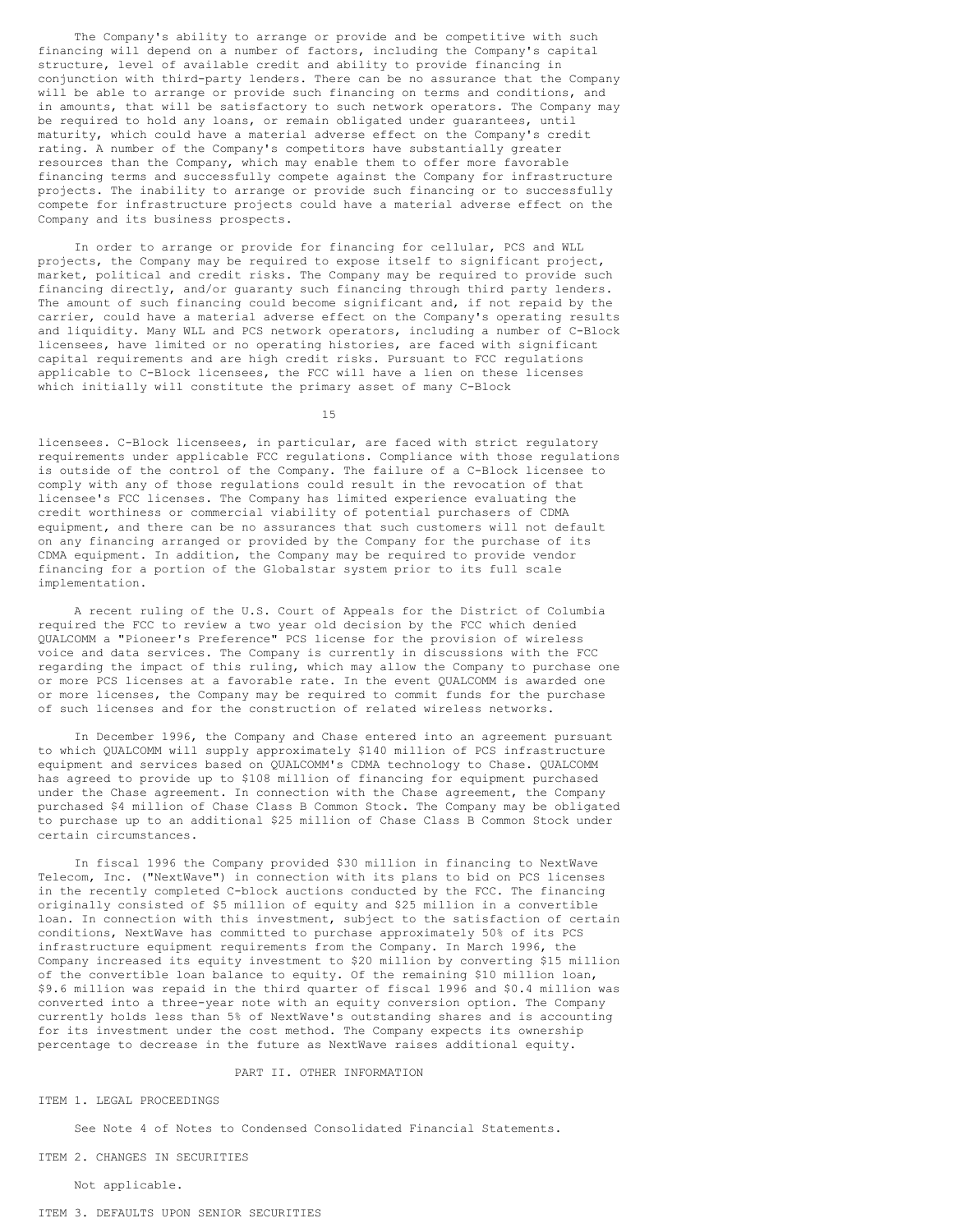Not applicable.

ITEM 4. SUBMISSION OF MATTERS TO A VOTE OF SECURITY HOLDERS

Not applicable.

ITEM 5. OTHER INFORMATION

Not applicable.

16

ITEM 6. EXHIBITS AND REPORTS ON FORM 8-K

(a) Exhibits

11.1 -- Computation of Earnings Per Share

(b) Reports on Form 8K

No reports on Form 8-K have been filed during the quarter for which this report is filed.

17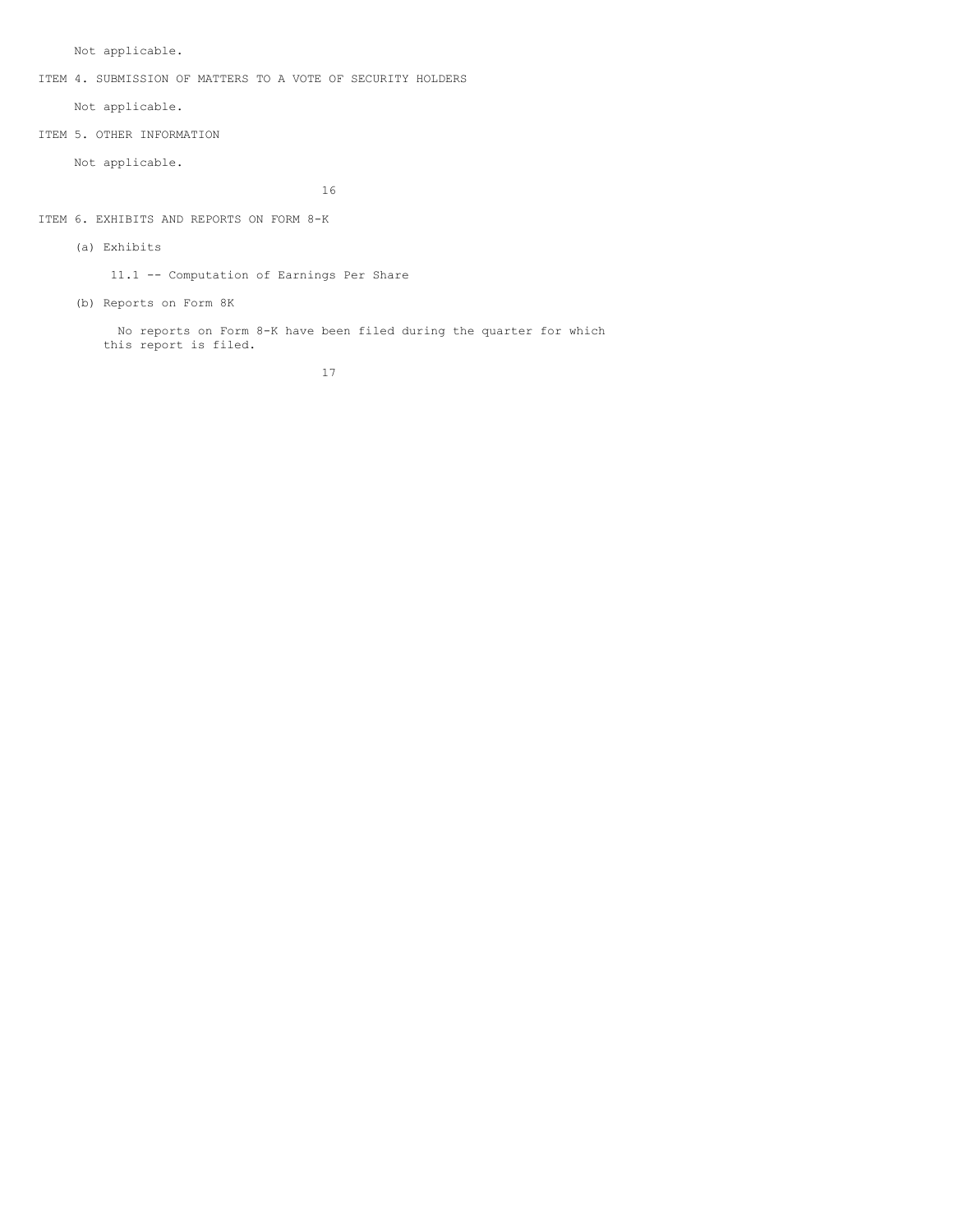## QUALCOMM INCORPORATED

# COMPUTATION OF EARNINGS PER SHARE

# (IN THOUSANDS, EXCEPT PER SHARE AMOUNTS)

## <TABLE> <CAPTION>

|                                                                                            | DECEMBER 29, 1996(1)<br>. <u>.</u> . | DECEMBER 31, 1995(1)<br>----------------- |
|--------------------------------------------------------------------------------------------|--------------------------------------|-------------------------------------------|
| $<$ S $>$                                                                                  | < <sub></sub>                        | <<                                        |
|                                                                                            | \$9,126                              | \$10.114                                  |
| Weighted average number of common shares outstanding<br>Common stock equivalent shares (2) | ========<br>66,582<br>4,077          | ========<br>64,756<br>4,432               |
| Total number of shares for computing primary earnings                                      | 70,659                               | 69,188                                    |
| Incremental shares for computing fully diluted earnings                                    |                                      | 58                                        |
| Total number of shares for computing fully diluted<br>earnings per share                   | 70,659                               | 69,246<br>========                        |
| Primary earnings per share                                                                 | 0.13<br>========                     | 0.15<br>Ŝ.<br>=======                     |
| Fully diluted earnings per share $(4)$                                                     | 0.13<br>S.                           | 0.15<br>S.                                |

 $<$ /TABLE>

- ---------------

(1) The Company's fiscal quarter ended on the last Sunday of December.

(2) Includes outstanding options and warrants for common stock.

- (3) The incremental shares for fully diluted earnings per share reflects the dilutive effect of stock options and warrants at the higher of the average or ending market price during the reporting period.
- (4) This calculation is submitted in accordance with Regulation S-K item 601(b)(11) although not required by APB Opinion No. 15 because it results in dilution of less than 3%.